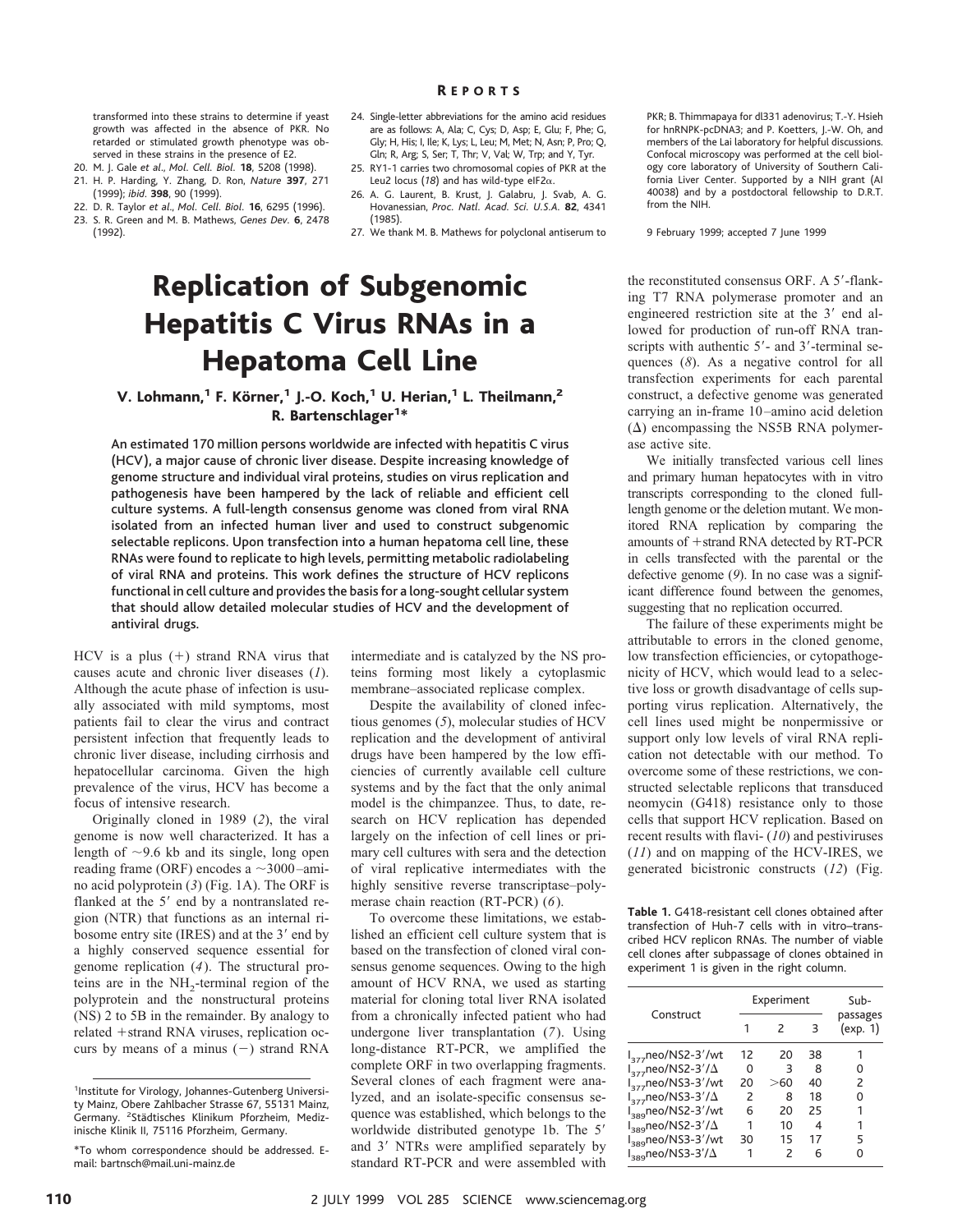1A). These were composed of two variants of the HCV-IRES [nucleotides (nt) 1 to 377 or 1 to 389], the neomycin phosphotransferase (*neo*) gene, the IRES of the encephalomyocarditis virus, which directs translation of HCV sequences from NS2 or NS3 up to NS5B, and the 3' NTR. Therefore, these replicons were designated  $I_{377}/NS2-3'$  (or  $I_{377}/$ NS3-3') and  $I_{389}$ /NS2-3' (or  $I_{389}$ /NS3-3'). In vitro transcripts derived from these constructs were transfected in parallel with the analogous mutants carrying the in-frame deletion of the NS5B polymerase active site  $(\Delta$  constructs). Particular care was taken to remove template DNA, which might otherwise integrate into transfected cells and confer G418 resistance independent of HCV replication (*13*). In three separate experiments performed with the human hepatoma cell line Huh-7 (*14*), we observed a clear difference in the number of resistant cell clones between the parental (wild-type, wt) and the defective  $(\Delta)$ replicons (Table 1) (*15*). Cell clones obtained in the first experiment were isolated and subpassaged. Most of the cells died during this procedure and ultimately we obtained nine clones derived from transfection with parental replicons and one clone derived from

**Fig. 1.** Structure of the HCV subgenomic replicons and detection of viral RNA replication in transfected Huh-7 cells. (**A**) ( Top) Schematic of the HCV genome, indicating the location of cleavage products within the polyprotein and the 5' and 3' NTRs (thick lines). The positions of the 3' borders of the HCV-IRES selected for construction and the "GDD active site" of the NS5B RNA polymerase are shown above. Numbers below the genome refer to the nucleotide positions of our consensus isolate. The structures of the selectable replicons composed of the 59 HCV-IRES, the *neo* gene, the EMCV-IRES (E-I), and HCV sequences from NS2 or NS3 up to the authentic 3' end are given below.  $\Delta$ indicates the position of the 10–amino acid deletion in the NS5B polymerase (amino acids 2732 to 2741 of the polyprotein). (**B**) Detection of +strand HCV RNA in subpassaged Huh-7 cell clones. Total RNA was isolated from the cells  $(20)$ , and 10  $\mu$ g of RNA corresponding to  $5 \times 10^5$  cells was analyzed by denaturing agarose gel electrophoresis. Replicon RNA was detected by Northern blot with a radiolabeled RNA probe complementary to the *neo* gene and the HCV-IRES. In vitro transcripts (10<sup>9</sup>) (ivtr.) corresponding to the parental  $I_{389}$ -replicons were analyzed in parallel (lanes 1 and 2). Arrows point to HCV RNAs. Lane M, positions transfections with a defective NS2-3' RNA (clone 8-1). With the exception of a reduced doubling time, no consistent difference was found between these nine cell clones and clone 8-1 or the parental Huh-7 cell line.

The main criteria for functional replicons are the formation of viral RNAs of correct size and the absence of (integrated) plasmid DNA that could confer G418 resistance. To detect HCV RNAs in these cells, we isolated total RNAs and analyzed a sample on Northern blots using a  $+$ strand-specific RNA probe (Fig. 1B). With the exception of clone 8-1, homogeneous RNAs of correct lengths ( $\sim$  8640 nt for the NS2-3' and  $\sim$  7970 nt for the NS3-3' replicon) were detected, suggesting that functional replicons conferred the G418 resistance. Although the amount of HCV RNA detected in these clones was variable during passages, the highest amount was consistently obtained with cell clones 5-5, 5-15, and 9-13 (lanes 6, 8, and 11). To exclude the possibility that resistance was due to plasmid DNA integrated into the host cell genome and transcribed under control of a cellular promoter, we analyzed DNA of each clone by *neo*-specific PCR (Fig. 1C). With the exception of cell clones 7-3 and 8-1 (lanes



of RNA size markers (in nucleotides); the position of the 28*S* ribosomal RNA is indicated on the right. The RNA marker fragments contain HCV sequences and therefore hybridize with the RNA probe. (**C**) Absence of integrated replicon DNA in most selected cell clones. DNA was isolated from Huh-7 clones with nucleo-spin columns (Macherey-Nagel, Düren, Germany) and subsequently treated with ribonuclease A for 1 hour. After phenol-chloroform extraction and ethanol precipitation, 1  $\mu$ g of DNA corresponding to 4  $\times$  10<sup>4</sup> to 8  $\times$  10<sup>4</sup> cells was analyzed by PCR with *neo-specific primers* (5'-TCAAGACCGACCTGTCCGGTGCCC-3' and 5'-CTTGAGCCTGGCGAA-CAGTTCGGC-3'). Amplified fragments were analyzed by Southern (DNA) blot with a digoxigeninlabeled DNA probe corresponding to the *neo* gene. As a positive control, PCR was performed with 10<sup>7</sup> plasmid molecules or 1  $\mu$ g of DNA from a BHK cell line stably transfected with the *neo* gene (lanes 1 and 2), and as a negative control PCR was performed without a DNA template (lane 13). Lane M, molecular size markers (in base pairs).

3 and 12), no *neo*-DNA was detected, confirming that G418 resistance of most clones was conferred by HCV RNA replicons. Irrespective of these results, generation of HCV RNAs of the correct size from integrated plasmid DNAs is highly unlikely, because the plasmid used for in vitro transcription contained neither a eukaryotic promoter nor a polyadenylation signal. Therefore, in the case of clone 7-3, resistance most likely was mediated both by the replicon and integrated *neo*



**Fig. 2**. Characterization of cell clone 9-13, which harbors the NS3-3' replicon RNA. (A) Exclusion of *neo* DNA was done by PCR and Southern blot as in Fig. 1C with 1  $\mu$ g of DNA (lane 1). Sensitivity was determined by using  $10^6$  to  $10^2$  plasmid molecules ( $I_{377}$ /NS3-3'/wt) either directly for PCR (lanes 7 to 11) or after addition of 1  $\mu$ g of 9-13 DNA (lanes 2 to 6). As a negative control, PCR was performed without DNA (lane 12).  $(B)$  Quantification of HCV + and  $-$ strand RNA. Eight, 4, or 2  $\mu$ g of total RNA isolated from cell clones 9-13 and 8-1 were analyzed by Northern blot in parallel with analogous in vitro transcripts of given polarity (control RNA).  $+$  Strand RNA (upper panel) was detected with an RNA probe complementary to the *neo* gene and the HCV IRES, and -strand RNA (lower panel) was detected with an RNA probe complementary to the NS3 sequence. Arrows indicate the positions of replicon RNAs. (**C**) Replication of HCV RNA is resistant to actinomycin D. About 5  $\times$  10<sup>5</sup> cells of clones 9-13 and 8-1 were incubated with 100  $\mu$ Ci of  $[3H]$ uridine for 16 hours in the absence  $(-)$  or presence  $(+)$  of actinomycin D (act. D, 4  $\mu$ g/ ml). After labeling, total RNA was prepared and analyzed by denaturing agarose gel electrophoresis. Only one-tenth of total RNA is shown in the first two lanes. Radiolabeled RNAs were visualized with a BAS-2500 Bio-Imager (Fuji).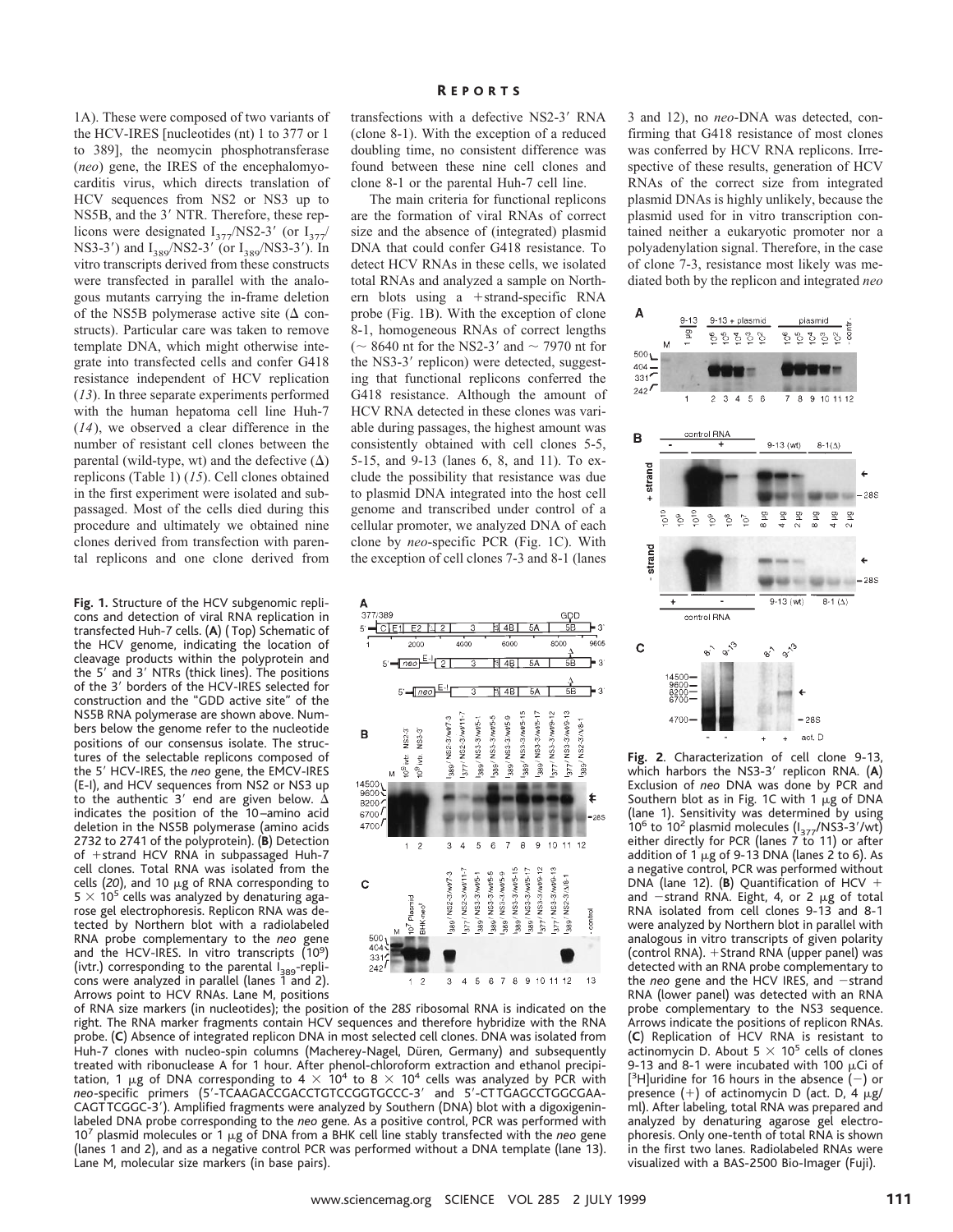DNA sequences, whereas resistance of cell clone 8-1 was conferred exclusively by integrated plasmid DNA.

To confirm that G418 resistance was mediated by autonomously replicating HCV RNAs, we chose cell clone 9-13 for further analysis, because it contained high amounts of HCV RNA, and used clone 8-1 throughout as a negative control. To rule out the presence of *neo*-DNA in clone 9-13 with high stringency, we performed a PCR assay that allowed detection of <0.02 *neo* copies per cell (Fig. 2A). Even with this level of sensitivity, no plasmid DNA was found. To calculate the amounts of  $HCV + and -strand RNAs$  in these cells, we analyzed serial dilutions of total RNA on Northern blots using strandspecific radiolabeled RNA probes (Fig. 2B). About  $10^8$  +strand RNA copies per microgram of total RNA were detected; this corresponds to 1000 to 5000 molecules per cell. A 5- to 10-fold lower amount of  $-$ strand RNA was detected, consistent with the notion that -strand RNA is the replicative intermediate serving as template for synthesis of excess + strand molecules. Because this reaction is carried out by the NS5B RNA-dependent RNA polymerase, generation of HCV RNAs should be resistant to actinomycin D, an antibiotic that selectively inhibits RNA synthe-

sis from DNA but not RNA templates. To test this hypothesis, we incubated cells with [ 3 H]uridine in the presence of actinomycin D and analyzed the radiolabeled RNAs (Fig. 2C). In agreement with the inhibitor profile of the NS5B polymerase (*16*), replication of HCV RNA was not affected by actinomycin D, whereas synthesis of cellular RNAs was blocked.

For analysis, the viral proteins were radiolabeled with <sup>35</sup>S-methionine and <sup>35</sup>S-cysteine and isolated by immunoprecipitation. All HCV proteins were detected, and they corresponded in size to the proteins observed after transient expression of the same replicon construct in naïve Huh-7 cells (Fig. 3A). Immunostaining with NS3- and NS5A-specific antisera revealed that NS3 and NS5A localized almost exclusively to the cytoplasm, although there was a small amount of NS5A staining in the nucleus (Fig. 3B). This predominant cytoplasmic localization of viral antigens provides strong evidence that HCV RNA replicates in the cytoplasm, as is the case for most RNA viruses.

Our data define the structures of selectable HCV RNAs replicating autonomously and to high levels in a human hepatoma cell line. The fact that the structural proteins and NS2 are not required for replication emphasizes the close evolutionary relationship be-



**Fig. 3.** Detection of HCV antigens in cell clone 9-13. (A) 9-13 (wt) and 8-1 ( $\Delta$ ) cells were incubated with protein labeling mixture (NEN Life Science) for 16 hours, and HCV proteins were isolated from cell lysates by immunoprecipitation (IP) under nondenaturing conditions (*21*) with antisera specified above the lanes. Immunocomplexes were analyzed by Tricine SDS–polyacrylamide gel electrophoresis and visualized by autoradiography. To obtain authentic size markers, the homologous replicon construct (I<sub>377</sub>/NS3-3′/wt) was transiently expressed with the vaccinia virus<br>T7-hybrid system (22) in Huh-7 cells and processed in parallel (lanes 7 to 9). Positions of HCV-proteins are given on the left, and molecular size standards (kilodaltons) on the right. The NS3/4-specific antiserum preferentially reacts with NS4A and NS4B. (**B**) Subcellular localization of HCV antigens as determined by immunofluorescence. Twenty-four hours after seeding on cover slips, 9-13 (wt) and 8-1  $(\Delta)$  cells were fixed with methanol-acetone, incubated with polyclonal NS3- or NS5A-specific antisera, and bound antibody was detected with a fluorescein isothiocyanate–conjugated antibody to rabbit immunoglobulin G. Cells were counterstained with Evans blue. Bar, 25  $\mu$ m.

tween HCV and the animal pathogenic pestiviruses, for which analogous RNAs have been described (*11*). Although replication of these RNAs has not been quantified yet at a per cell basis, pestiviruses appear to replicate more efficiently, yielding titers of  $\sim$ 1.5  $\times$ 104 genomes per cell in the acute phase of infection ( $17$ ). The  $\sim$ 10-fold lower value we found with the HCV replicons might reflect intrinsically lower HCV replication or the fact that the cell clones we established resemble a persistent and not an acute infection.

The low number of cell clones obtained may indicate that only a few cells in the culture support HCV RNA replication, or that a level of replication required for G418 resistance was reached in only a few cells. Alternatively, high-level replication may reflect an adaptation of the replicon to the host cell. As such adaptation would require one or several mutations, formation of an adapted replicon would be rare. However, this possibility is unlikely for two reasons: first, sequence analysis of several replicons recloned from two different cell clones did not reveal consistent mutations (*18*); second, upon serial passage of the replicons in naïve Huh-7 cells, we did not observe a significant increase of the number of colonies (*19*). Thus, the low efficiency most likely is attributable to particular host cell conditions or factors present in only a few cells.

The replicons described in this study may allow a detailed analysis of HCV replication, pathogenesis, and evolution in cell culture. In principle, viral RNAs can be generated in unlimited quantities, and the viral genome can be manipulated for genetic analyses of HCV functions that are essential for replication. Functional replicons also provide a cellbased assay system for the evaluation of antiviral drugs.

#### **References and Notes**

- 1. M. Houghton, in *Virology*, B. N. Fields, D. M. Knipe, P. M. Howley, Eds. (Lippincott-Raven, Philadelphia, PA, 1996), vol. 1, pp. 1035–1058.
- 2. Q.-L. Choo *et al.*, *Science* **244**, 359 (1989).
- 3. C. M. Rice, in (*1*), pp. 931–960; B. Clarke, *J. Gen. Virol*. **78**, 2397 (1997); R. Bartenschlager, *Intervirology* **40**, 378 (1997).
- 4. T. Tanaka, N. Kato, M. J. Cho, K. Shimotohno, *Biochem. Biophys. Res. Commun*. **215**, 744 (1995); T. Tanaka, N. Kato, M. J. Cho, K. Sugiyama, K. Shimotohno, *J. Virol.* **70**, 3307 (1996); A. A. Kolykhalov, S. M. Feinstone, C. M. Rice, *ibid.*, p. 3363; N. Yamada *et al*., *Virology* **223**, 255 (1996); M. Yanagi, M. S. Claire, S. U. Emerson, R. H. Purcell, J. Bukh, *Proc. Natl. Acad. Sci. U.S.A.* **96**, 2291 (1999).
- 5. A. A. Kolykhalov *et al*., *Science* **277**, 570 (1998); M. Yanagi, R. H. Purcell, S. U. Emerson, J. Bukh, *Proc. Natl. Acad. Sci. U.S.A.* **94**, 8738 (1997); M. Yanagi *et al*., *Virology* **244**, 161 (1998).
- 6. R. E. Lanford, C. Sureau, J. R. Jacob, R. White, T. R. Fuerst, *Virology* **202**, 606 (1994); Y. K. Shimizu, A. Iwamoto, M. Hijikata, R. H. Purcell, H. Yoshikura, *Proc. Natl. Acad. Sci. U.S.A.* **89**, 5477 (1992); T. Mizutani *et al*., *J. Virol*. **70**, 7219 (1996); M. Ikeda *et al*., *Virus Res*. **56**, 157 (1998); C. Fournier *et al*., *J. Gen. Virol*. **79**, 2376 (1998).
- 7. Total RNA was isolated from explanted liver ( $\sim$ 100